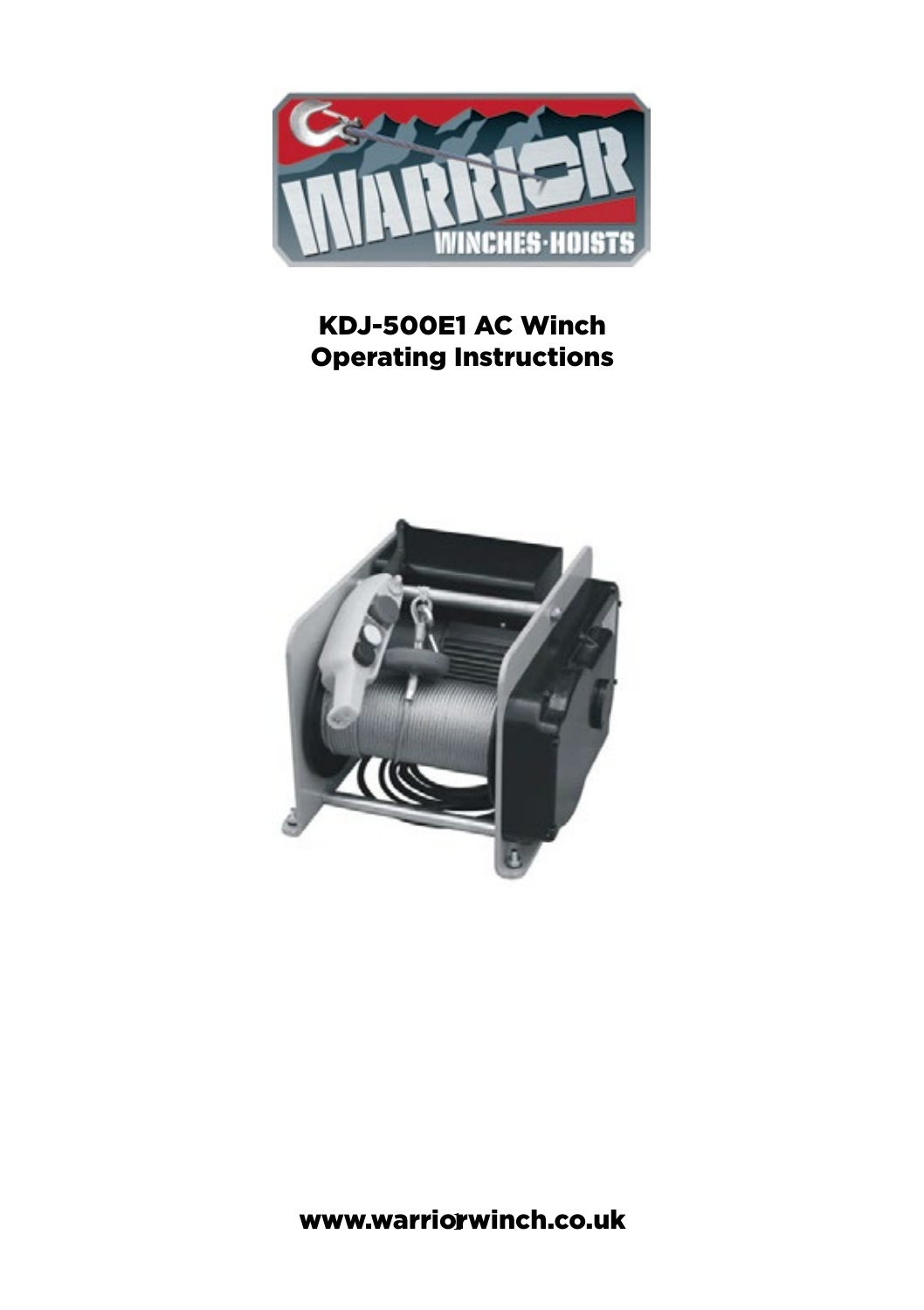## **CERTIFICATE OF INSPECTION**

This product meets the enterprise standard of

Q/RKX 05-2010.

**Model No.**

**Inspector:**

**Date:**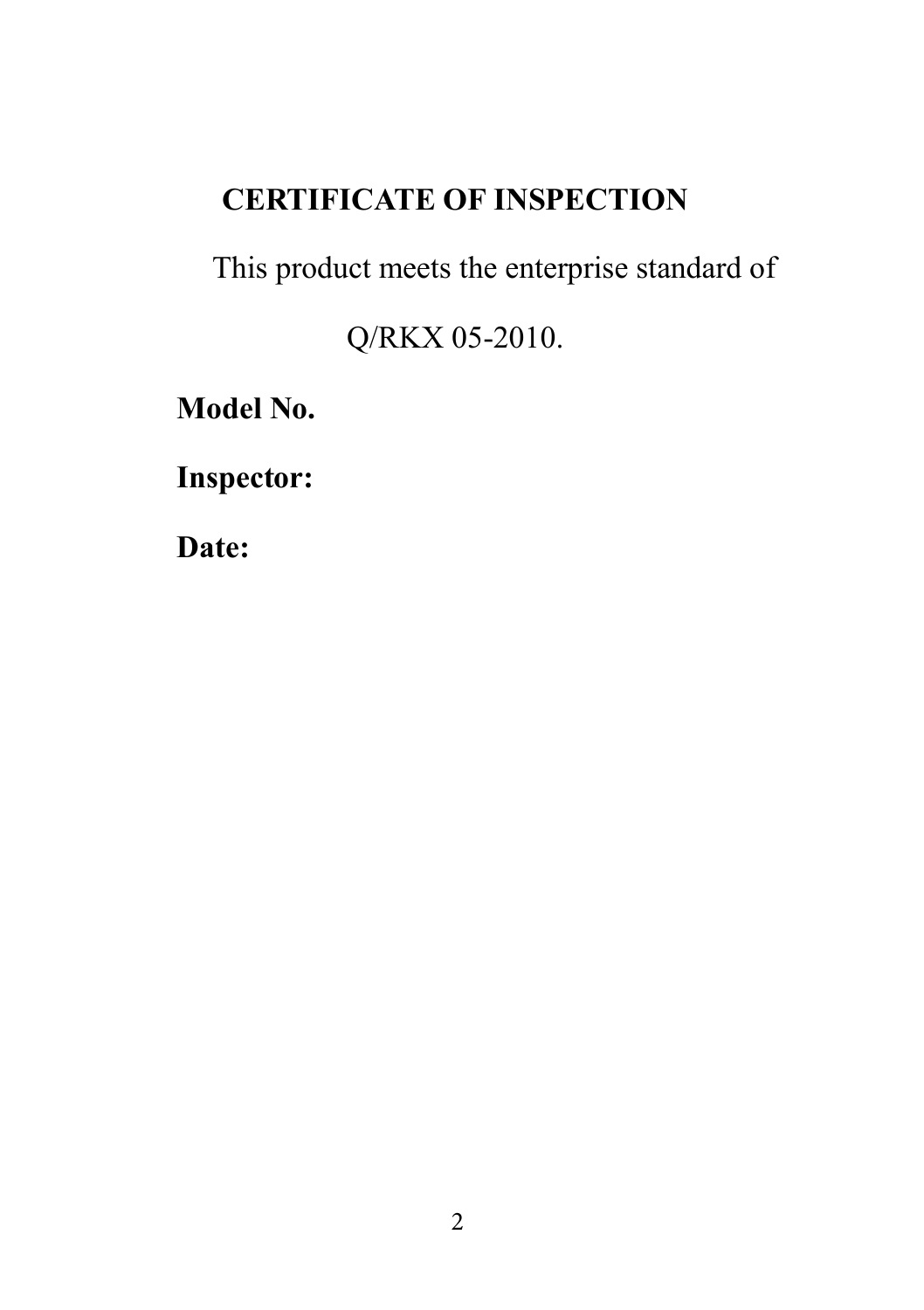# 1.General

This manual contains important information for the correct installation, operation and maintenance of the equipment described. All persons involved in such installation, operation and maintenance should be thoroughly familiar with the contents of this manual. To safeguard against the possibility of property damage or personal injury follow the recommendations and instructions of this manual and keep it for further reference.

Winch series KDJ-B are designed explicitly for performance, efficiency and safety and offer many advantages and options. Their extremely compact, practical cube design and universal rope lead-offs allow individual applications in almost any position and make them powerful aids for lifting and pulling loads. The winches are designed to DIN 15020 classification 1Bm, safety regulation VGB8(winch, lift and pull equipment) and of course, the EC machinery directives.

#### Features

- Compact dimensions due to internal brake motor, Standard:Euro-voltage 230/380V,50HZ,3-phase, protected to IP54, Insulation class F.
- Single-phase A.C.motor 230V,50Hz,for mobile application of the winch.
- Spur gear transmission with helical first gear ensures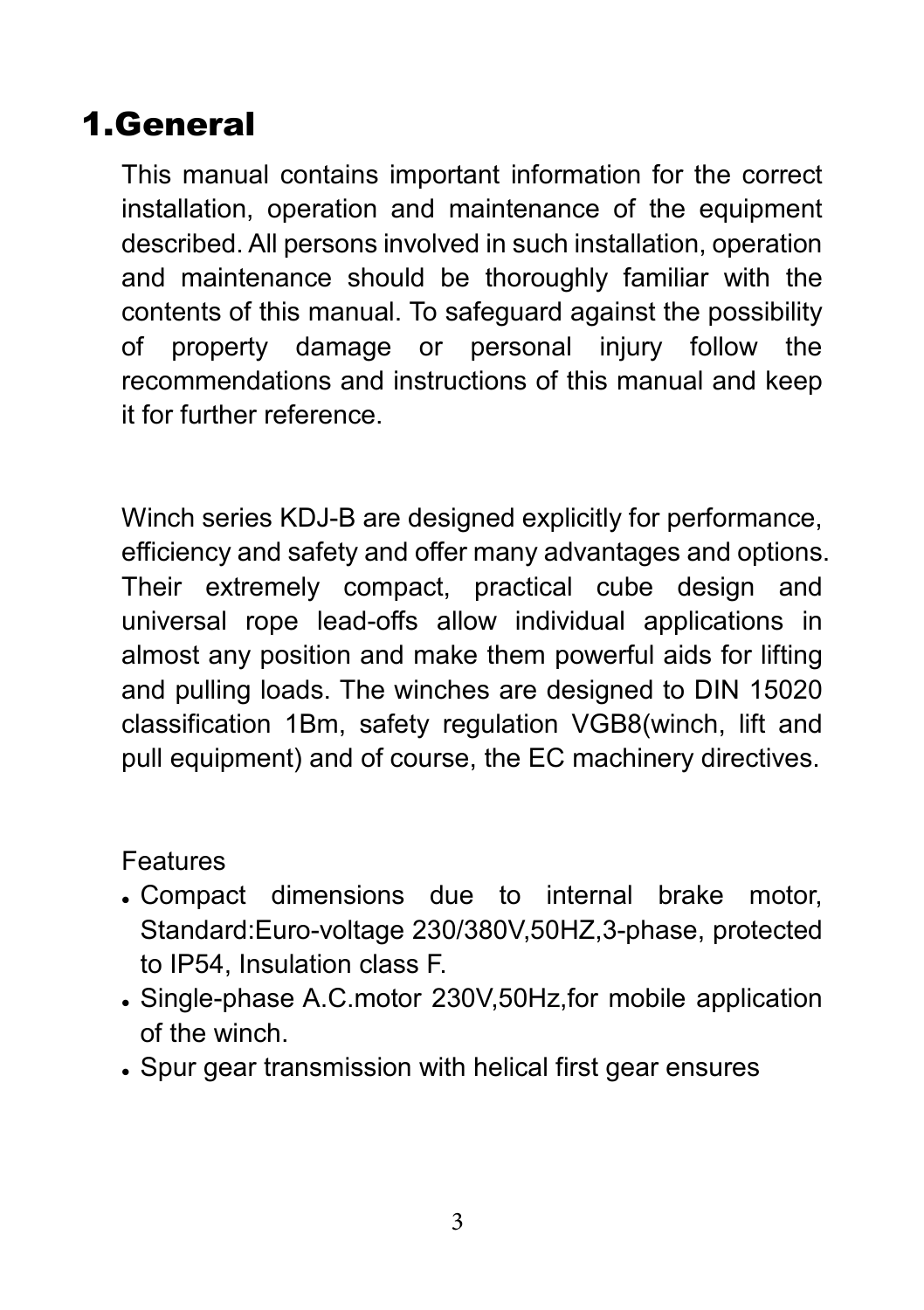smooth motion lubricated by grease and can therefore be used in any position.

- Spring pressure disc brake incorporated in the motor holds the load secure even in the event of a power failure.
- Plain rope drum standard.
- The rope is secured to the drum in a recess so that the rope can be wound onto the drum in several layers without damage.
- Direct control as standard.
- Every winch is factory tested with overload.

The units are supplied with a test certificate showing the unit's serial-no and an operating instructions manual which contains a manufactures declaration.

| Model        | Rated<br>Capacity<br>(kg) | Lifting<br>Speed<br>(m/min) | Rope<br>(mm) | Motor<br>Power<br>(kw) | Voltage<br>(V) | Lifting<br>height<br>(m) | G.W.<br>N.W.<br>(kg) |
|--------------|---------------------------|-----------------------------|--------------|------------------------|----------------|--------------------------|----------------------|
| KDJ-250B-15  | 250                       | 15                          | 5            | 0.55                   | 230V/50Hz      | 60                       | 70/66                |
| KDJ-500B-15  | 500                       | 15                          | 6            | 1.1                    | 230V/50Hz      | 60                       | 111/107              |
| KDJ-250B1-30 | 250                       | 30                          | 5            | 1.1                    | 380V/50Hz      | 60                       | 70/66                |
| KDJ-500B1-30 | 500                       | 30                          | 6            | 2.2                    | 380V/50Hz      | 60                       | 111/107              |

# 2.Specification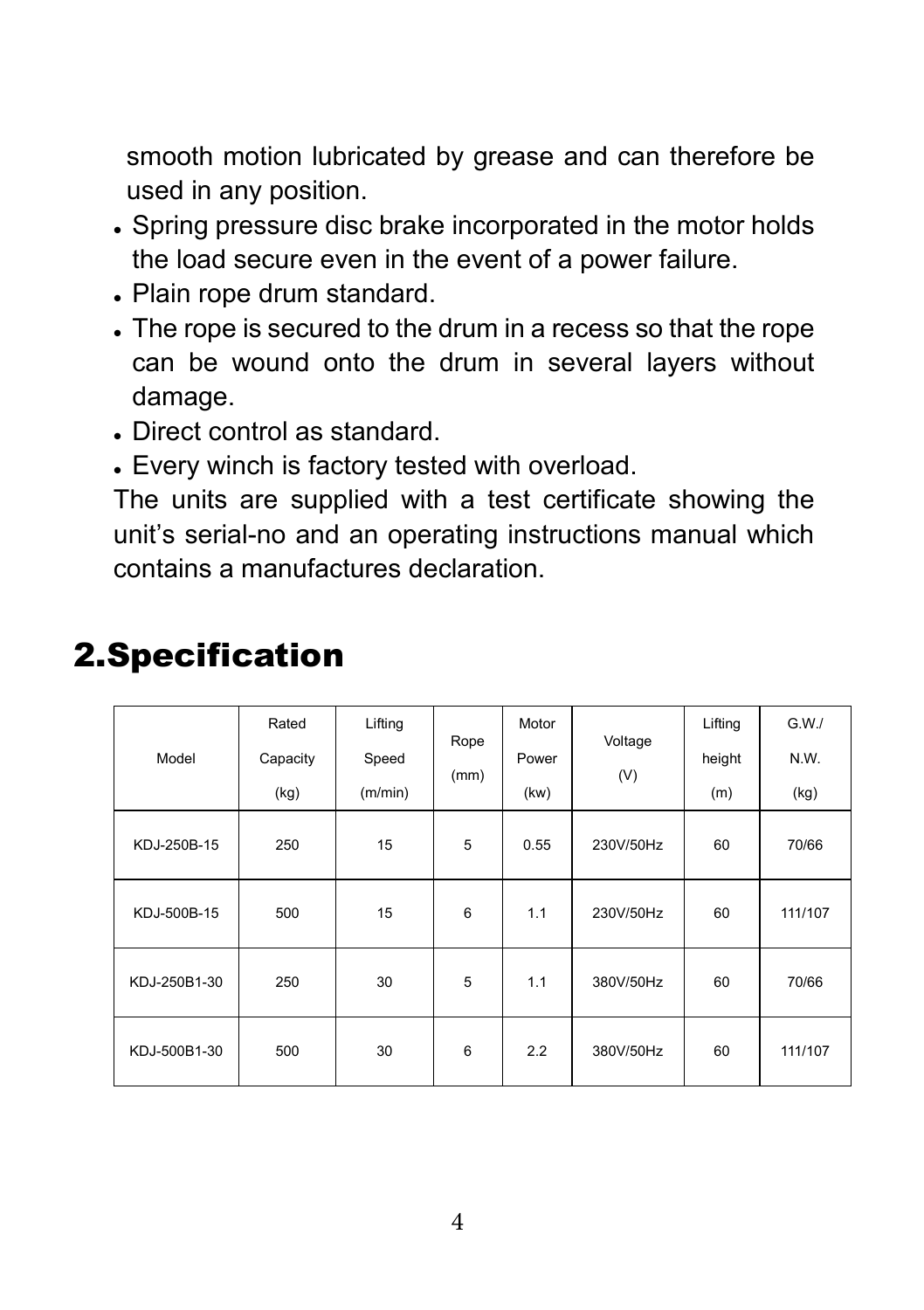#### Electric Circuit Diagram for KDJ-250B-15, KDJ-500B-15



#### Electric Circuit Diagram for KDJ-250B1-30, KDJ-500B1-30

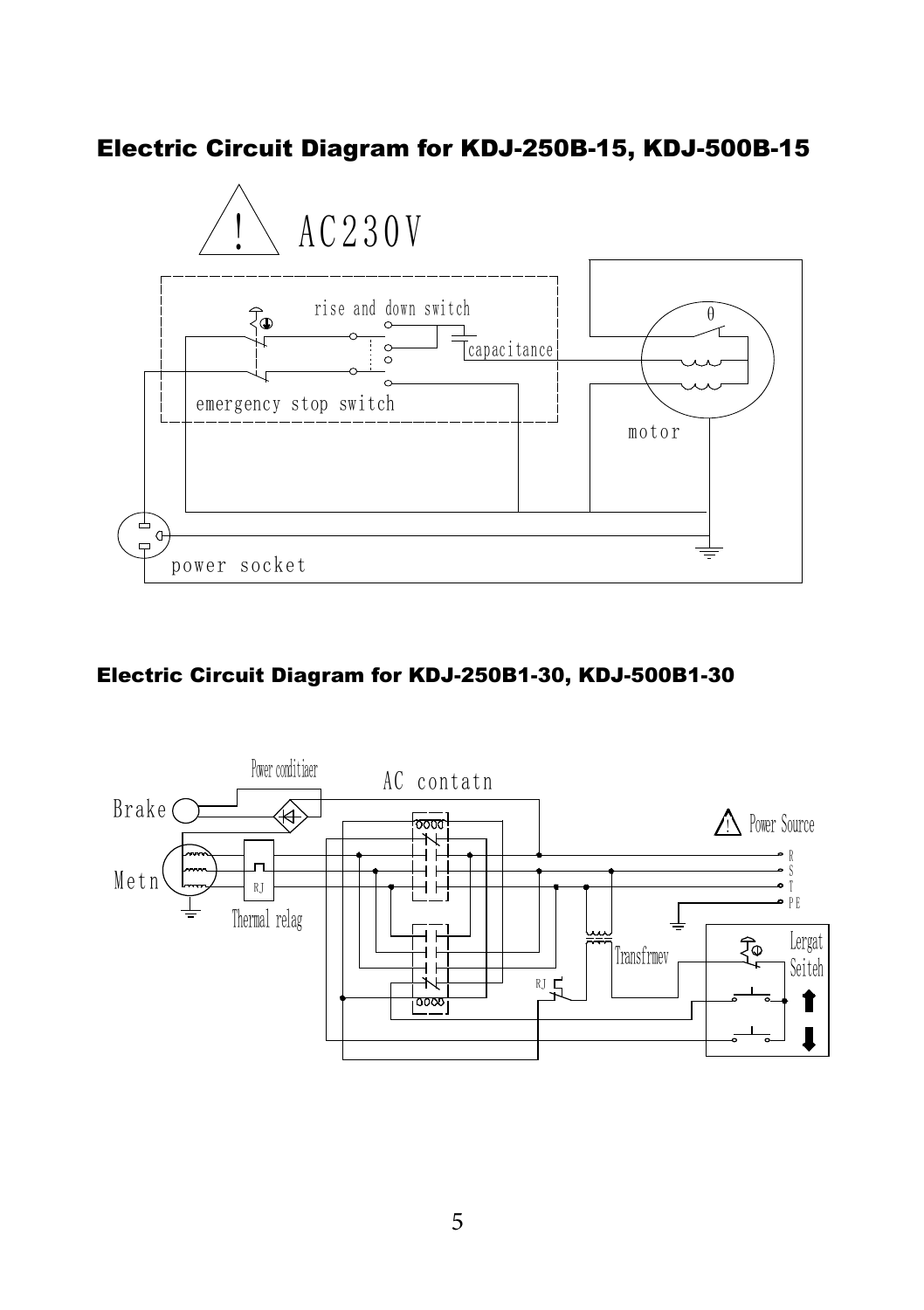|  |  |  |  | Line Pulling Force and useable rope length by Layer |  |  |  |  |
|--|--|--|--|-----------------------------------------------------|--|--|--|--|
|--|--|--|--|-----------------------------------------------------|--|--|--|--|

|                 | Rated Line Pull dan |         |        |        | Useable rope length m |         |        |        |
|-----------------|---------------------|---------|--------|--------|-----------------------|---------|--------|--------|
| Rope            |                     |         | KDJ-   | KDJ-   |                       |         | KDJ-   | KDJ-   |
| Layer           | KDJ-                | KDJ-    | 250B1- | 500B1- | KDJ-                  | KDJ-    | 250B1- | 500B1- |
|                 | 250B-15             | 500B-15 | 30     | 30     | 250B-15               | 500B-15 | 30     | 30     |
| 1st             | 250                 | 500     | 250    | 500    | 13.7                  | 16.4    | 13.7   | 16.4   |
| 2 <sub>nd</sub> | 200                 | 400     | 200    | 400    | 28.5                  | 34      | 28.5   | 34     |
| 3rd             | 167                 | 335     | 167    | 335    | 45                    | 53      | 45     | 53     |
| 4th             | 145                 | 285     | 145    | 285    | 62.5                  | 73.4    | 62.5   | 73.4   |



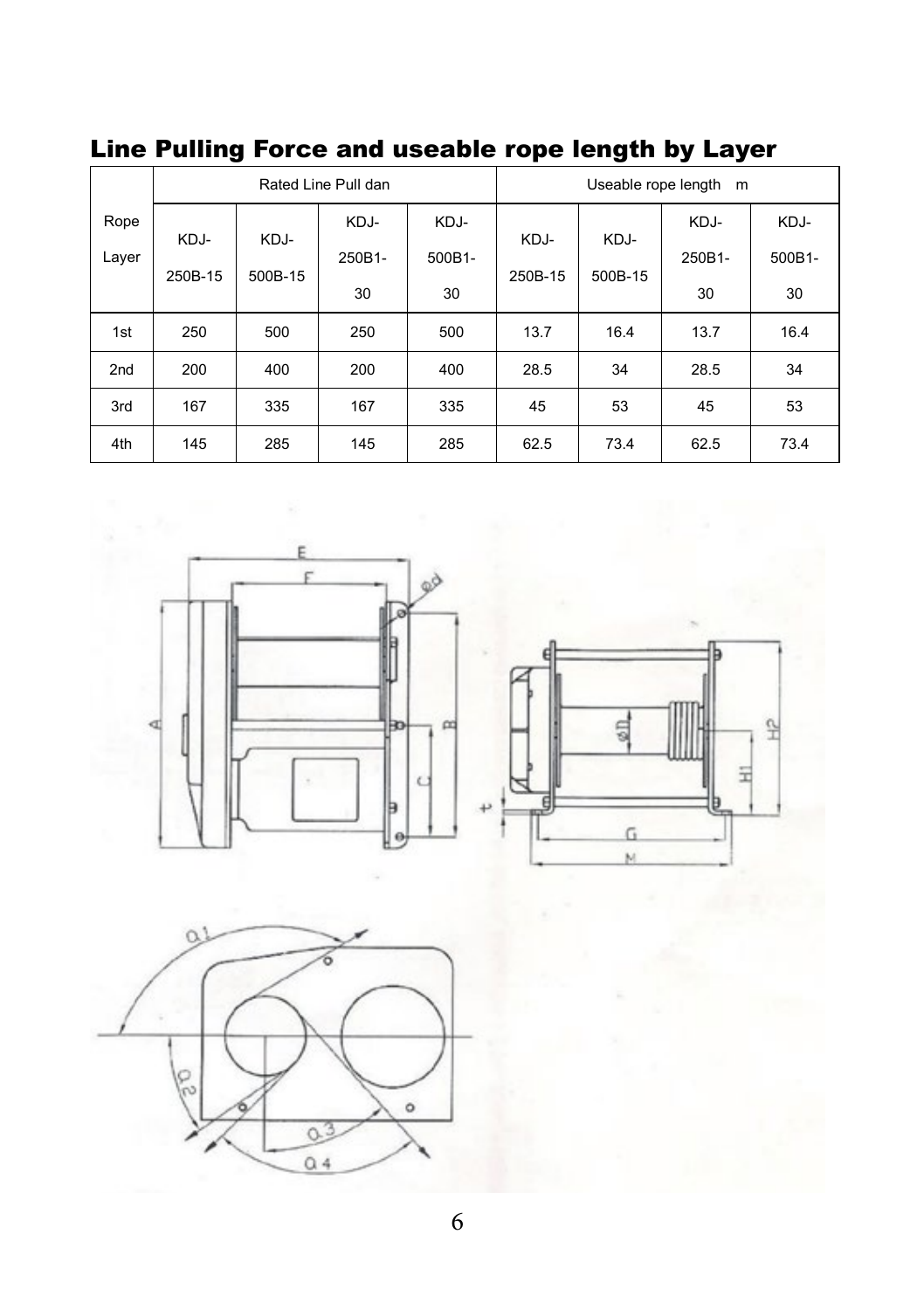| Dimension      | KDJ-250B-15  | KDJ-500B-15 | KDJ-250B1-30 | KDJ-500B1-30 |  |
|----------------|--------------|-------------|--------------|--------------|--|
| A              | 430          | 515         | 430          | 515          |  |
| В              | 292          | 480         | 292          | 480          |  |
| $\mathbf C$    | I            | $\sqrt{ }$  | 240          | 240          |  |
| D              | 80           | 120         | 80           | 120          |  |
| d              | 13           | 15          | 13           | 15           |  |
| E              | 380          | 415         | 380          | 415          |  |
| F              | 265          | 270         | 265          | 270          |  |
| G              | 322          | 336         | 322          | 336          |  |
| G <sub>1</sub> | 145          | 176         | 145          | 176          |  |
| G <sub>2</sub> | 300          | 365         | 300          | 365          |  |
| М              | 345          | 370         | 345          | 370          |  |
| $\mathsf{t}$   | 8            | 10          | 8            | 10           |  |
| a1             | 149°         | 150°        | 149°         | 150°         |  |
| z2             | 36°          | $33^\circ$  | $36^\circ$   | 33°          |  |
| a3             | $42^{\circ}$ | 39°         | $42^{\circ}$ | 39°          |  |
| a4             | 86°          | 89°         | 86°          | $89^{\circ}$ |  |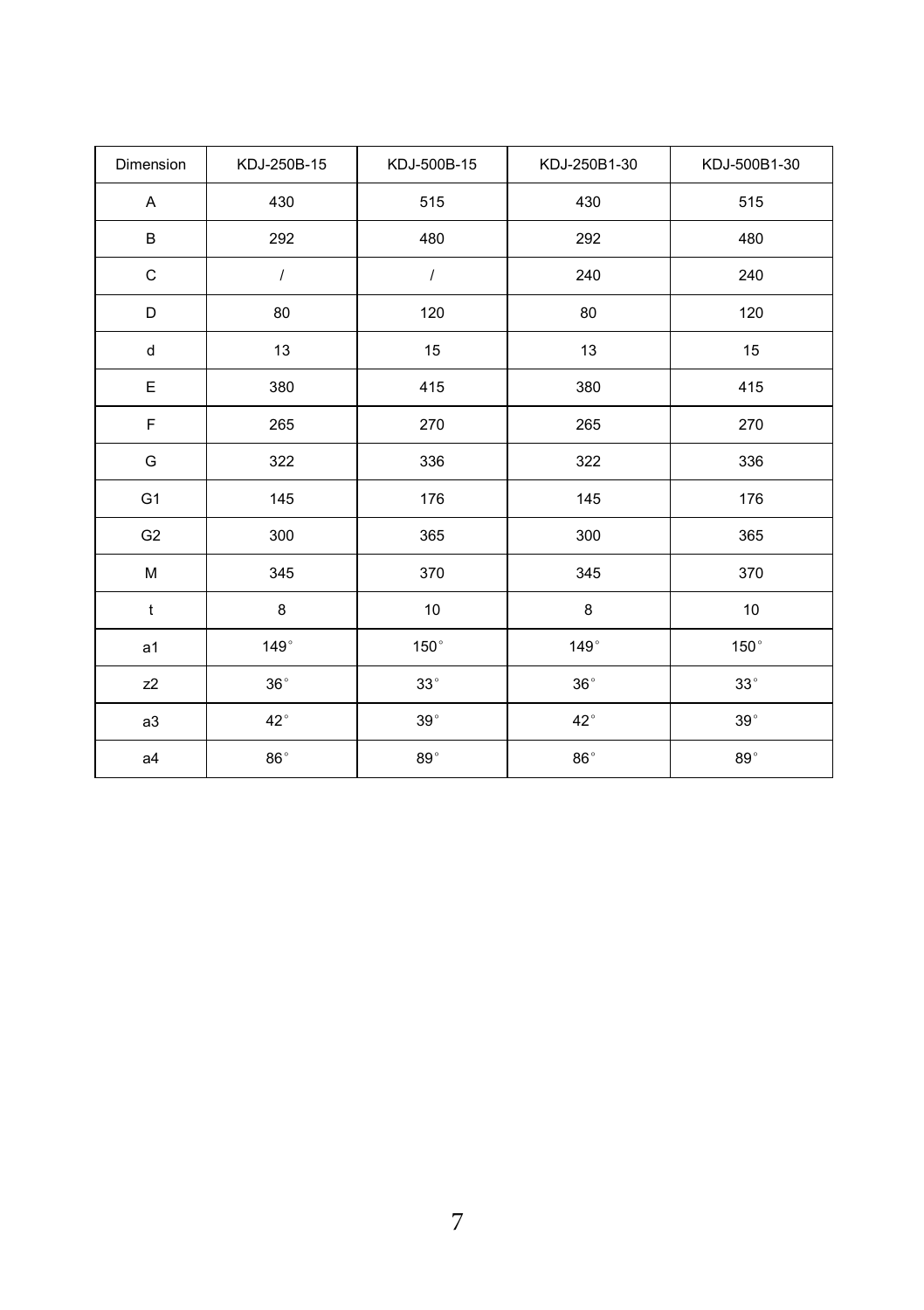# 3.Installation

Estimate the load that is to be lifted or pulled and make sure it does not exceed the rated load of the winch.

Look to see where the drill bit will come through before drilling holes for installation,

Bolt or weld the winch to a structure capable of supporting at least 5 times the load the winch will be pulling. Frame halves must be aligned with min gap.

Always be sure the rope is pulling straight off the winch, not at an angle. This will prevent the rope from rubbing against the sides of the drum which can damage the cable.

With keeper nuts and lock washers outside the drum side, tighten nuts until adequate cable clamping is acquired.

Connect the wiring to the electric terminal and double check each wire connection for correct position.

When testing the winch, push the button on the hand controller one way and then the other to determine that both work in correct direction.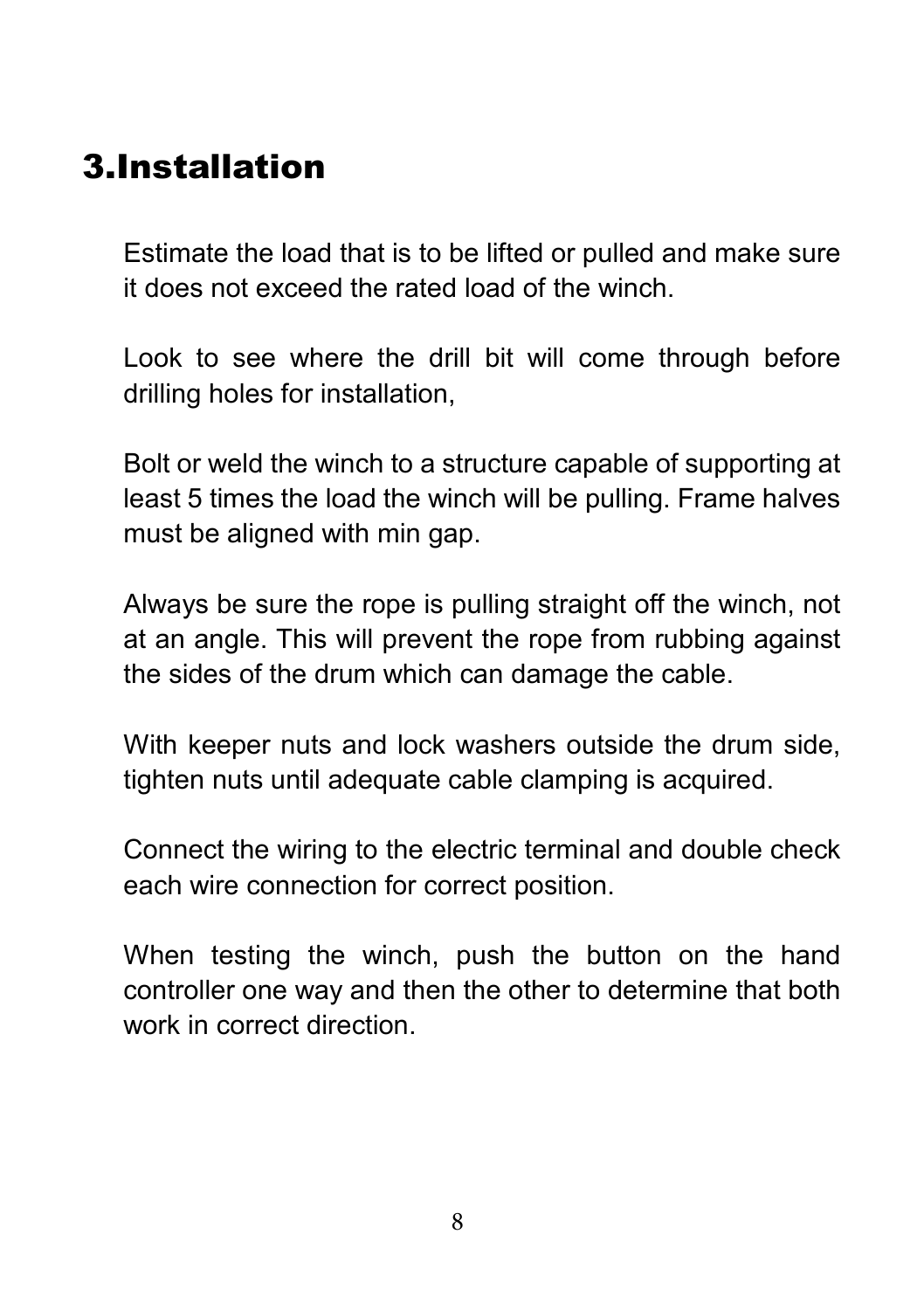# 4.Operation



This electric winch is built for multi-purpose hauling and lifting operation. It is not to be used as a hoist for lifting, supporting or transporting people or for loads over areas where people could be present.

Inspect this winch thoroughly. High forces are created when using a winch creating potential safety hazards. It should be operated and maintained in accordance with the instructions. Never allow children or anyone who is not familiar with the operation of the winch to use it. A winch accident could result in personal injury.

Check winch for proper operation on each use. Do not use if damaged. Seek immediate repairs.

Neve exceed rated capacity.

Never apply load on winch with cable fully extended. Keep at least five full turns of cable on the reel.

Do not operate winch under influence of drugs or alcohol.

Always use safety gloves when handling wire rope.

Never hook the cable back upon itself. The cable can break under tension and cause injury and damage.

Stay clear of loads that are not balanced and the holding actions are not secure.

Never use worn, kinked or frayed cable. This is unsafe. Replace the cable immediately.

Never stand alongside the winch cable or guide the cable with your hands.

Never permit anyone on or under the load that is being pulled or lifted.

Never leave a weight hanging by the winch while the winch is unattended. as this may result in an accident.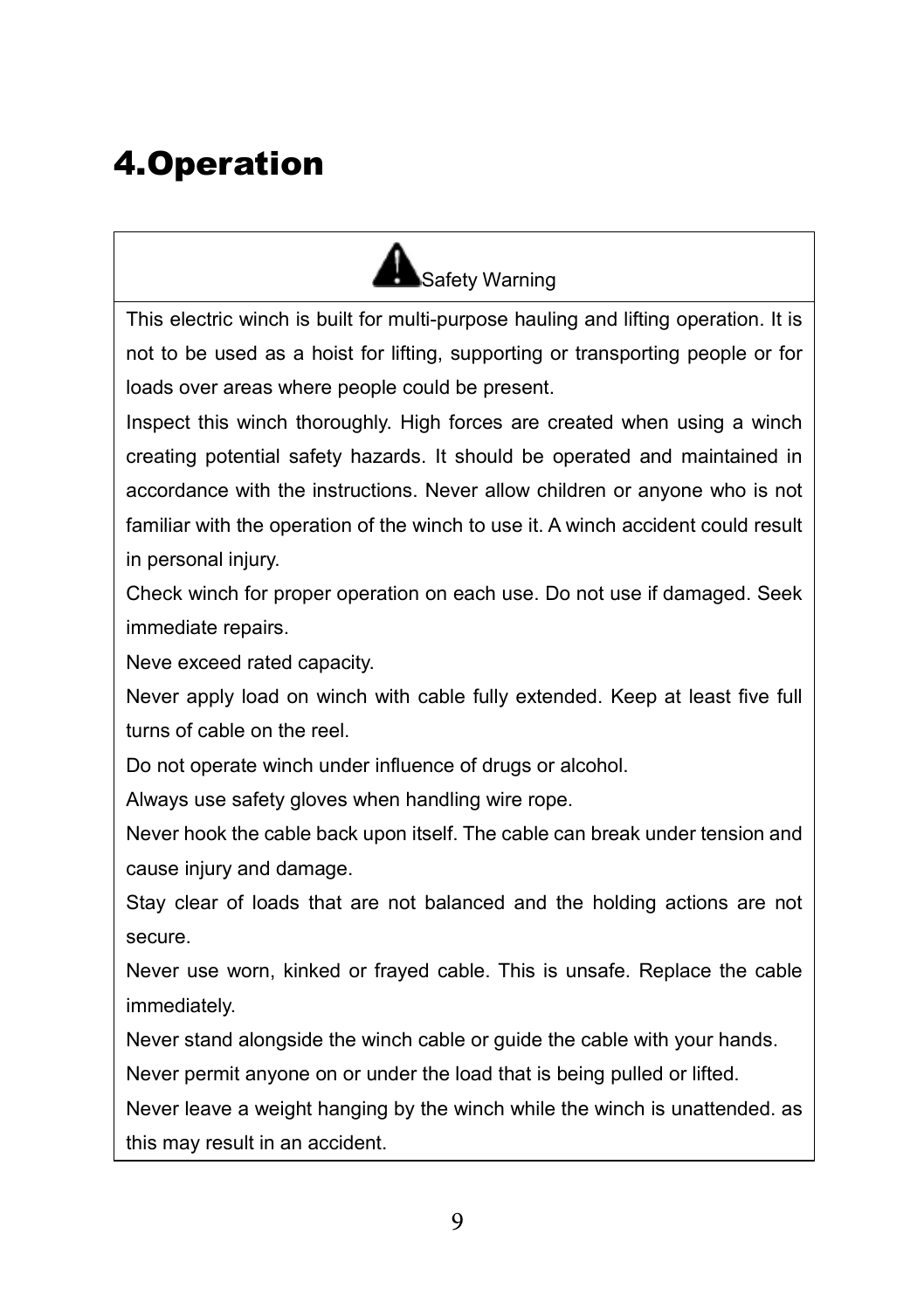### 4.1 Wire Rope Handing

Push the release button of the controller while pulling the wire rope to the desired length, then attach the hook to the item being pulled. Make sure the hook spring-loaded latch is set.

## CAUTION

Always leave at least five turns of wire rope on the drum.

Review Winch Safety Warnings before continuing.

4.2 The operator may only start to move the load when he is sure the load will not overturn and that all personnel have left the danger zone.

4.3 While standing well clear of the tow path, use the remote control to pull the load. If the load will not move check for obstacles blocking the load or check to see if load is too heavy for winch capacity.

4.4 Cover the cables and winch when not in use.

# 5.Maintenance

## Lubrication:

- 1. All moving parts within the winch have been lubricated using high temperature lithium grease at the factory. No internal lubrication is required.
- 2. Lubricate wire rope periodically using a light penetrating oil.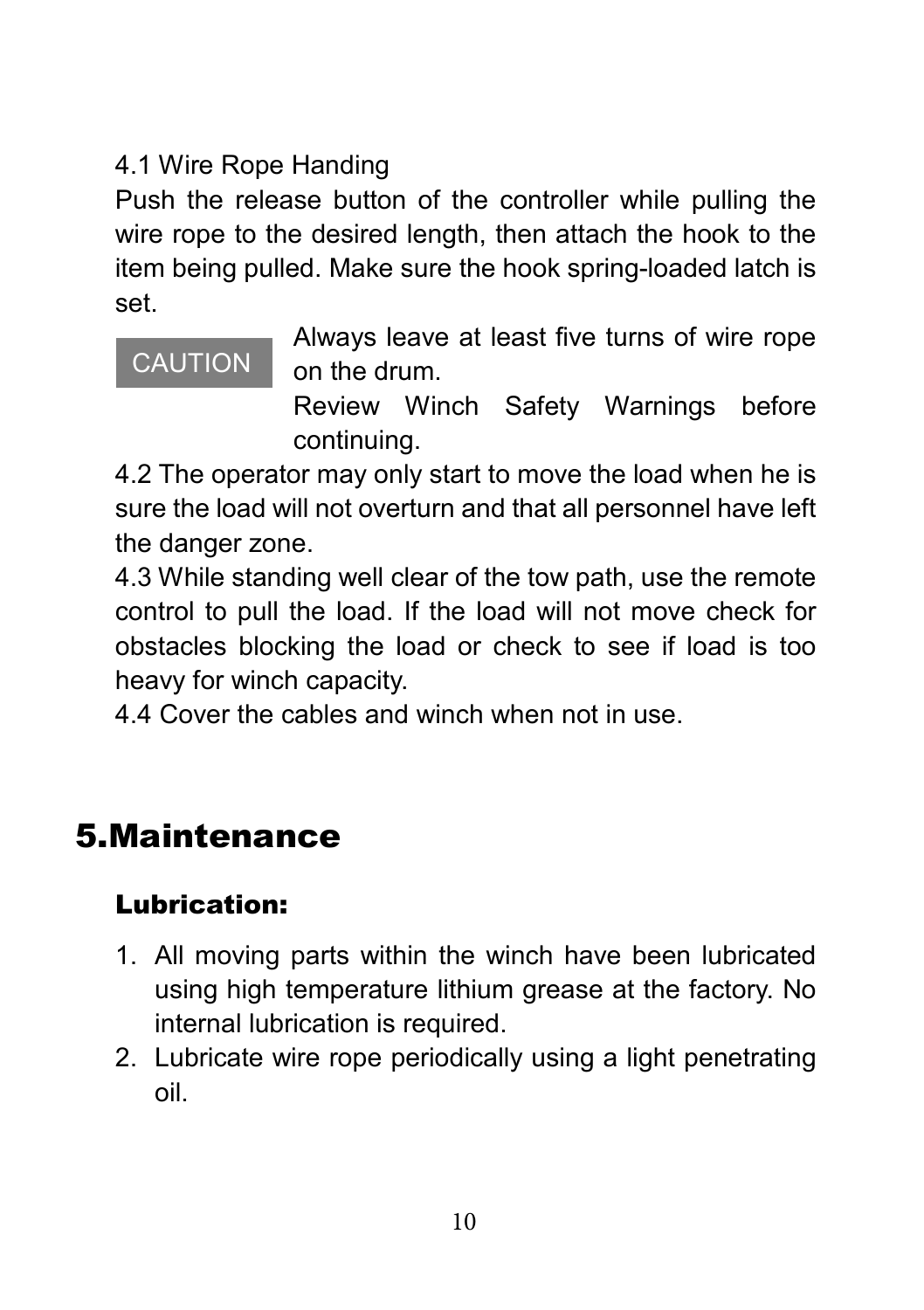### Wire Rope Assembly replacement

(to be performed only by a qualified service technician.)

- 1. Extend wire rope assembly to its full length. Note how the existing wire rope is connected to the inside of the drum.
- 2. Remove old wire rope assembly and attach new one.
- 3. Retract new wire rope onto drum being careful not to allow kinking.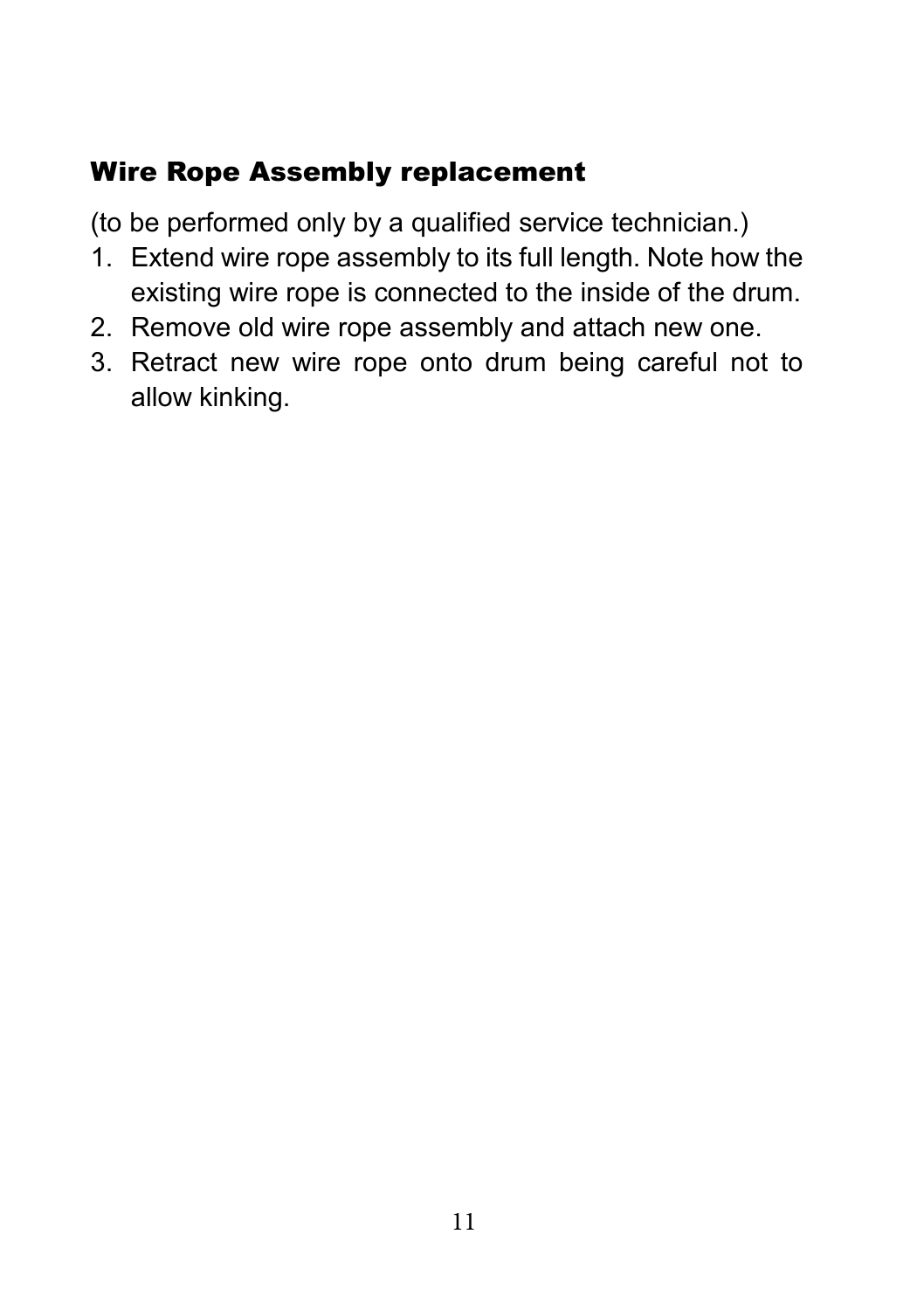# 6.Part list